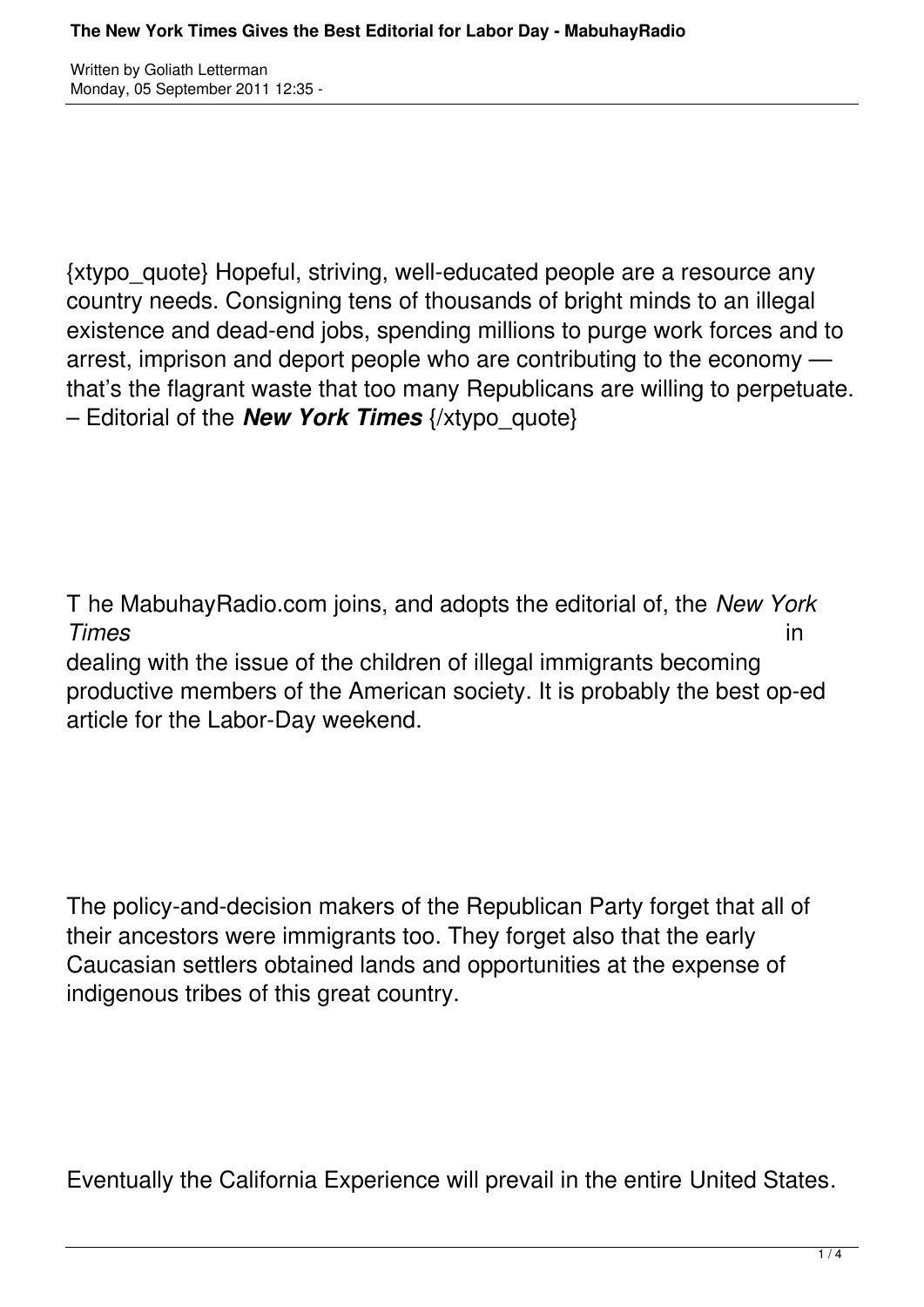The various ethnic minorities will become the Dominant Majority of Voters – as had happened in

California

. And the Republican Party will be reduced to a feeble political organization representing the minority block of Caucasian voters. In the foreseeable future, many predict that very-few Republican candidates will be elected in California

and in other states where the "New Majority" of ethnic voters controls the ballot box.

Perhaps this Labor Day the Republican-Party leaders might learn the message contained in the *New York Times* editorial, as reprinted in this article:

http://www.nytimes.com/2011/09/04/opinion/sunday/california-dreaming.htm l

QUOTE.

**Editorial**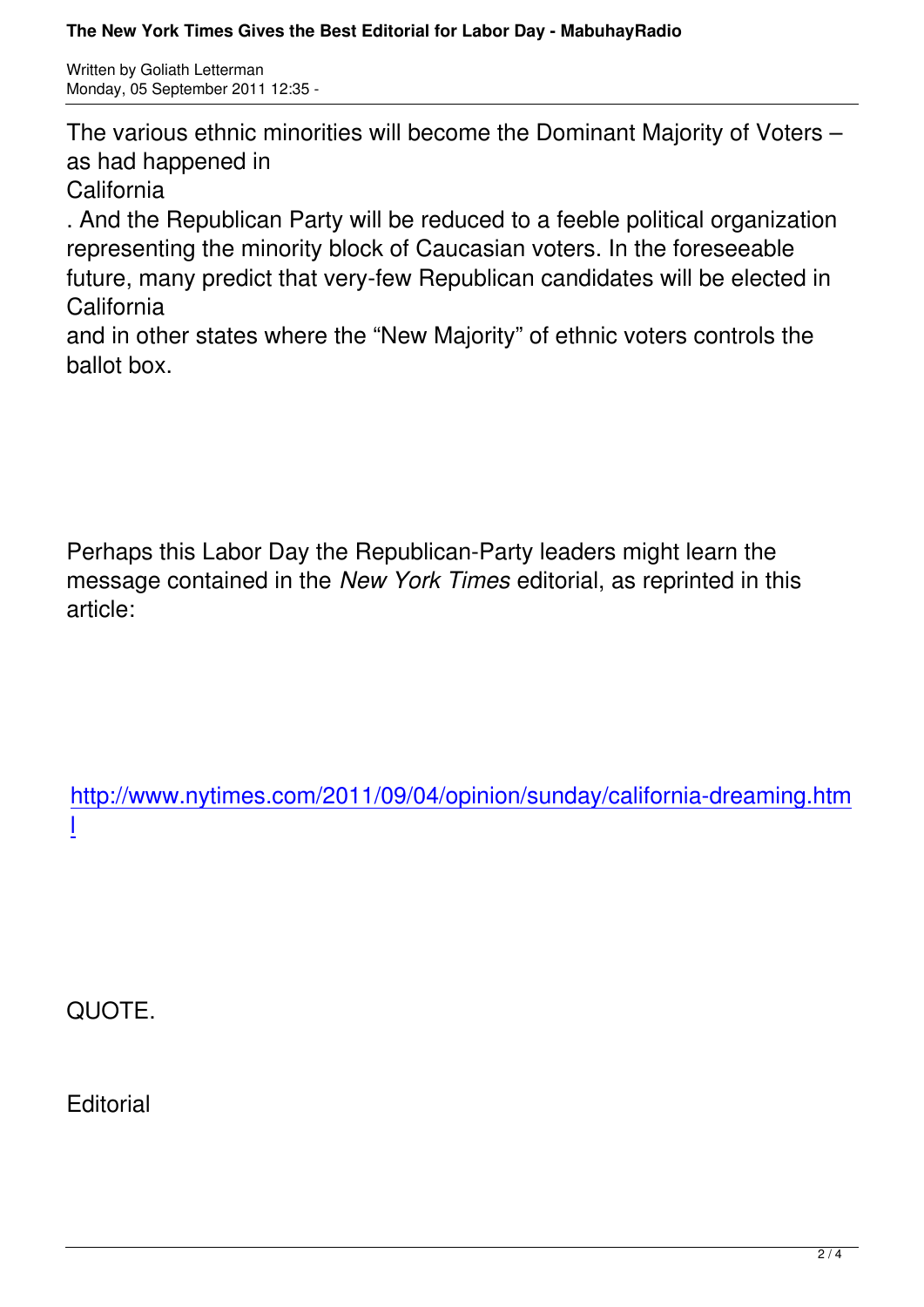Written by Goliath Letterman Monday, 05 September 2011 12:35 -

## **California Dreaming**

Published: September 3, 2011

C alifornia is on the brink of making a wise investment in its future and delivering a powerful rebuke to poisoned immigration politics at the national level. This week, the Legislature is expected to pass the California Dream Act, a bill to allow undocumented immigrants to receive state-financed college scholarships and loans. Earlier this summer, the state gave such students access to privately financed aid. The new bill should open even more doors to college degrees for young Californians, and Gov. Jerry Brown should quickly sign it.

Making it easier for the undocumented to afford college does not give anyone citizenship or a green card. Only the federal government can do that — for instance, through the federal Dream Act, which has long been stalled in Congress and would give undocumented young people a path to legalization. But passing the California Dream Act would be inspiring, not just for the opportunities it would grant thousands of deserving students, but also for the message it would send.

The response to unauthorized immigration today, at the federal level and in